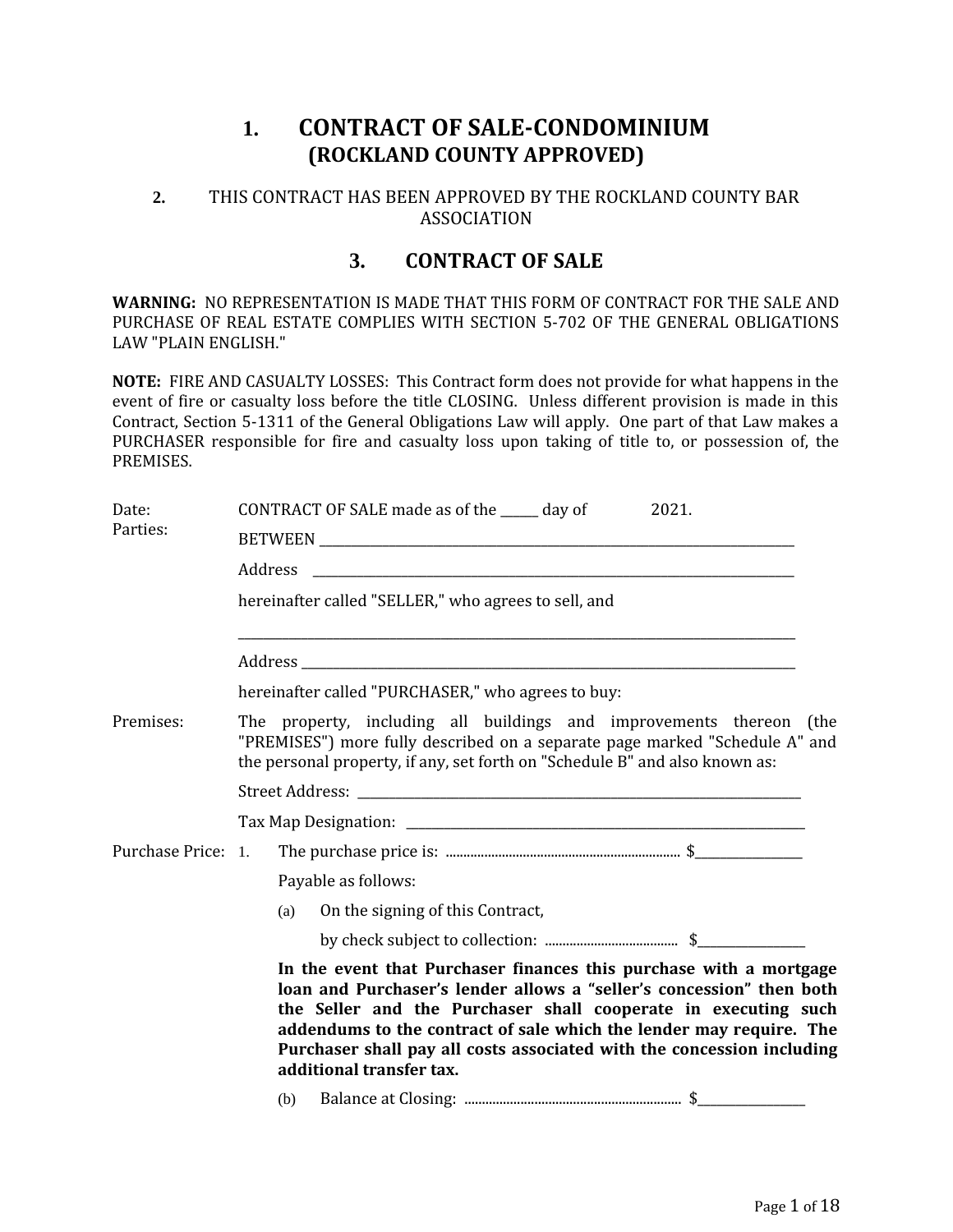- Escrow of: 2. The down-payment herein shall be held in escrow by SELLER'S attorney (the "Escrow Agent")
	- (a) Downpayment: In an IOLA account at The Unitil CLOSING, or until this Contract is otherwise rendered null and void pursuant to its terms, and thereafter shall be disbursed to SELLER or PURCHASER, as the case may be. In the event of a dispute as to whom is entitled to such sum, and a Notice of a demand for the downpayment is sent by either of the parties to the other, the Escrow Agent may (i) continue to retain such sum in escrow or (ii) deposit such sum in the Court of pending litigation. However, in the event no notice of objection is received from the other party within 10 days of receipt of the demand notice, the Escrow Agent may release the downpayment to the demanding party.
	- (b) The parties acknowledge that the Escrow Agent is acting solely as a stakeholder at their request and for their convenience, that the Escrow Agent shall not be deemed to be the agent of either of the parties, and that the Escrow Agent shall not be liable to either of the parties for any act or omission on his part unless taken or suffered in bad faith, in willful disregard of this Contract or involving gross negligence. SELLER and PURCHASER shall jointly and severally indemnify and hold the Escrow Agent harmless from and against all costs, claims and expenses, including reasonable attorneys' fees, incurred in connection with the performance of the Escrow Agent's duties hereunder, except with respect to actions or omissions taken or suffered by the Escrow Agent in bad faith, in willful disregard of this Contract or involving gross negligence on the part of the Escrow Agent. The Escrow Agent shall have no duty to invest any of the funds deposited with him hereunder and shall not be responsible for any action or failure to act, unless said action or failure demonstrates bad faith.
	- (c) In the event that the downpayment check given by PURCHASER pursuant to the terms and conditions of this Contract is returned for "Insufficient Funds" or not honored by any bank for any reason whatsoever, not caused by the Purchaser, unless PURCHASER delivers a bank check for said amount to SELLER'S attorney within three (3) days of said dishonor, plus the cost of bank charges incurred as a result of the check being dishonored, this Contract shall be deemed null and void.
- Defaults by Purchaser: 3. In the event PURCHASER fails to make any payments due under this Contract, fails or refuses to sign any documents required to close title, refuses to pay any costs required by this Contract or fails to keep any **material** promises made by PURCHASER pursuant to this Contract, SELLER shall provide written notice of PURCHASER'S failure (also known as a "**willful** default"). If PURCHASER fails to correct a **willful** default within fifteen (15) days after receipt of notice from SELLER, SELLER may terminate this Contract, and retain the downpayment made hereunder. The amount retained by Seller shall be considered "liquidated damages" based upon an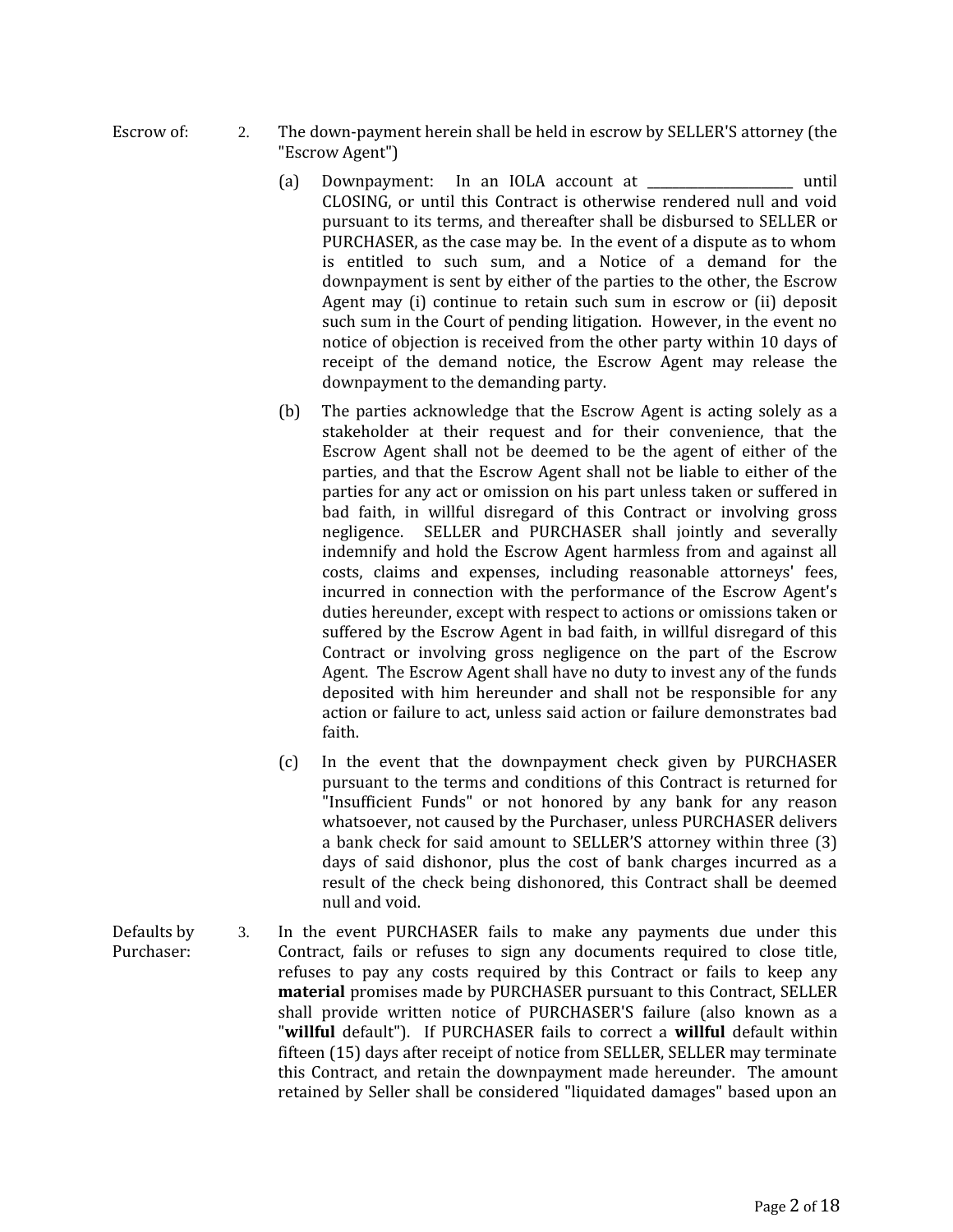understanding between the parties hereto that SELLER will have suffered damages due to the withdrawal of the PREMISES from sale to the general public. The damages suffered by SELLER as a result thereof will be substantial, but incapable of determination with mathematical precision. It is, therefore, agreed by the parties that the amount retained by SELLER is not a penalty, but rather a mutually beneficial estimate of the damages suffered by SELLER.

Defaults by Seller:

Acceptable

- 4. If SELLER willfully defaults hereunder, PURCHASER shall have such remedies as PURCHASER is entitled to at law or in equity, including, but not limited to, specific performance.
- Funds: 5. All money payable under this Contract, unless otherwise specified, shall be either:
	- (a) Cash, or personal check, but not over one thousand Dollars (\$1,000.00);
	- (b) **Official** check of any bank, savings bank, trust company, or saving and loan association having a banking office in the State of New York, payable to the direct order of SELLER; or
	- (c) As otherwise agreed to or requested within five (5) days of CLOSING in writing by SELLER or SELLER'S attorney.

Subject to Provisions:

- 6. The PREMISES are sold and conveyed subject to the following:
	- (a) Any state of facts an accurate survey or physical inspection may show, provided same does not render title uninsurable at normal rates;
	- (b) Covenants, restrictions, easements, reservations, consents and Contracts of record, if any, provided same are not violated by the existing dwelling structure and present use thereof;
	- (c) Rights of record, if any, acquired by any utility company to maintain and operate lines, wires, cables, poles and distribution boxes, in, over and upon the PREMISES; and
	- (d) Laws and governmental regulations that affect the use and maintenance of the PREMISES, provided they are not violated by the buildings and improvements erected on the PREMISES.

**The Sale is subject to the stated items above, provided they do not render title uninsurable at standard rates, do not prohibit the current and/or legal use of the Premises, and do not contain any outstanding options, purchase rights or require any affirmative risk or monetary payments and do not contain any provision whereby a future violation will result in forfeiture or reversion of title. Furthermore, the sale is subject to any easements and right-of-way of record provided they are located within 10 (ten) feet of the property boundary line.**

Title Company 7. Approval: SELLER shall give and PURCHASER shall accept such title as any title underwriter, or any agent in good standing with its underwriter, will be willing to approve and insure in accordance with the standard form of title insurance policy approved by the New York State Insurance Department, subject only to the matters provided for in this Contract. **If available, Seller**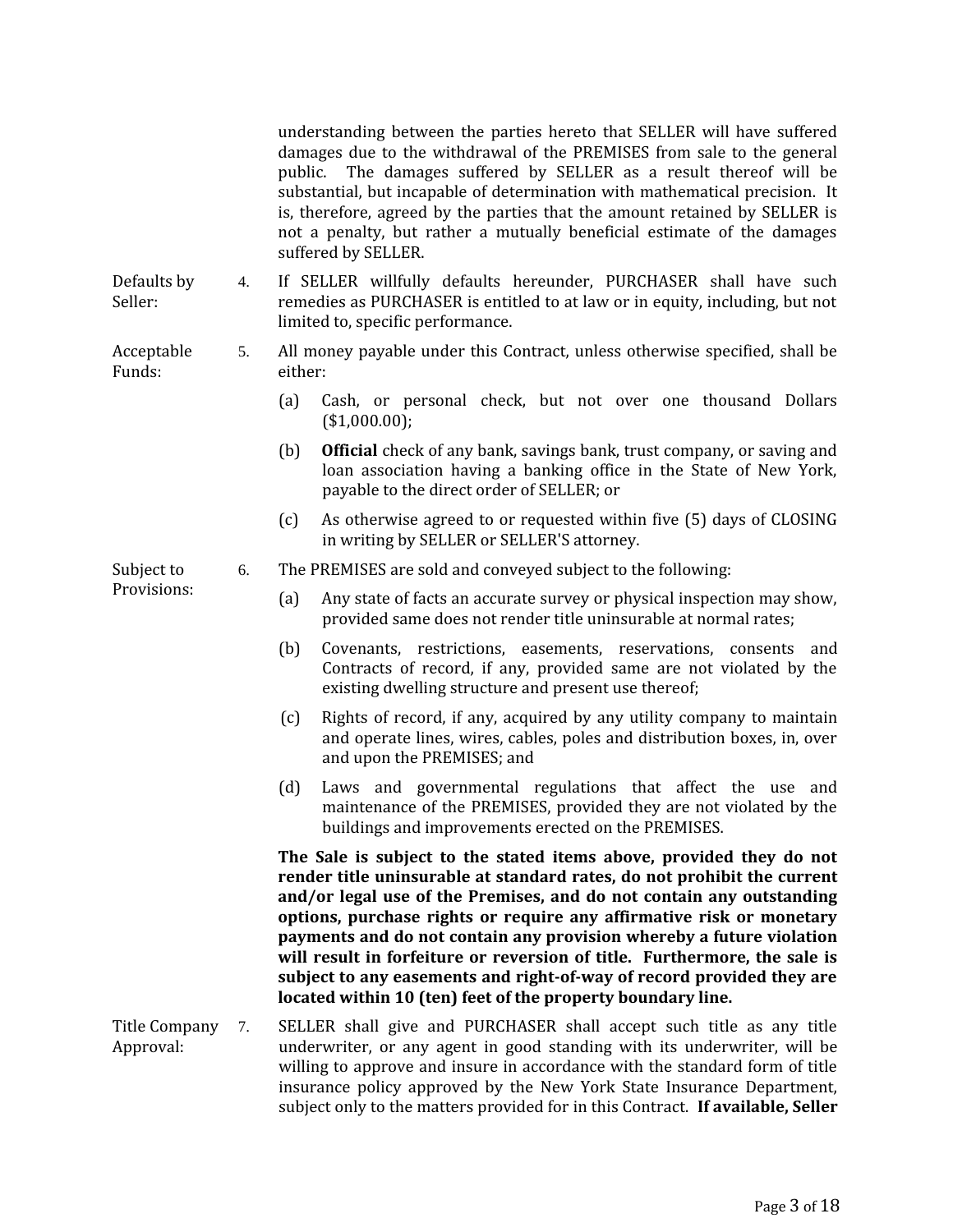**shall supply any documents (including prior title insurance policies and existing surveys, if any) and/or affidavits reasonably requested by Purchaser's title insurance company and required thereby for the issuance of title insurance policies to Purchaser and Purchaser's mortgagee, if any. Sellers represent they are: 1) Not subject to the provisions of Section 265-a Real Property Law of the State of New York (Equity Theft Prevention Act); 2) Not subject to a Short-Sale, requiring the approval of any Lien Holder.**

Closing Defined and Form of Deed: 8. "CLOSING" means the settlement of the obligations of SELLER and PURCHASER to each other under this Contract, including the payment of the balance of the purchase price to SELLER, and the delivery to PURCHASER of a Bargain & Sale Deed with Covenants Against Grantor's Acts in proper statutory form for recording so as to transfer to PURCHASER full ownership (fee simple title) to the PREMISES, free of all encumbrances except as herein stated. The Deed will contain the covenant by SELLER as required by Section 13 of the Lien Law.

Corporate Seller: 9. If SELLER is a corporation, SELLER shall provide to PURCHASER at the time of CLOSING (a) a resolution of its Board of Directors authorizing the sale and delivery of the Deed; (b) a certificate by the Secretary or Assistant Secretary of the corporation certifying such resolution and setting forth facts showing that the transfer is in conformity with the requirements of Section 909 of the Business Corporation Law; and (c) any and all further documents reasonably required to show that the corporation is authorized to sell and deliver the Deed pursuant to Law. The Deed in such case shall contain a recital sufficient to establish compliance with that Section.

Closing Date and 10. CLOSING will take place at the office designated by PURCHASER'S lender; or

[] office of SELLER'S attorney, or

[ ] other.

Place:

On **or about** 

It is understood by and between the parties that the CLOSING shall take place within the confines of Rockland County and PURCHASER represents that PURCHASER will make application to a lending institution which closes the mortgage loan within the County of Rockland; failing which, PURCHASER shall pay to SELLER, at CLOSING, *the additional sum of \$500.00 for a county contiguous to Rockland*, **or \$750.00 for any other county,** to compensate SELLER for their additional legal fees. **The travel fee, if applicable, shall be reflected on the closing statement as a credit to the Seller.**

- Possession: 11. In the absence of a written Contract to the contrary, possession of the PREMISES shall be delivered at CLOSING, vacant and broom clean, except as to articles of personal property passing to PURCHASER under the terms of this Contract.
- Broker: 12. PURCHASER hereby states that PURCHASER has not dealt with any broker in connection with this sale other than and SELLER (PURCHASER) agrees to pay the broker the commission earned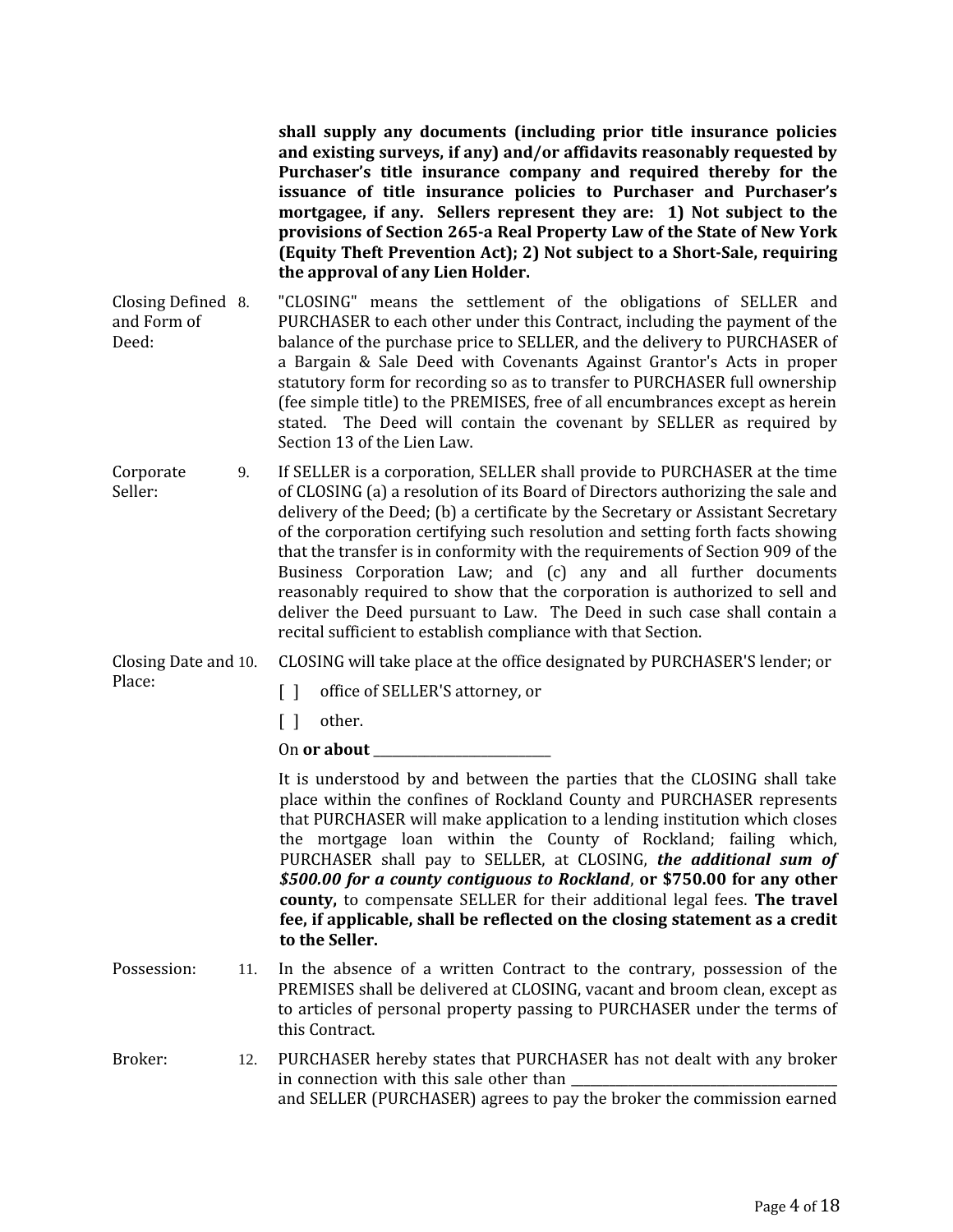thereby (pursuant to separate Contract).

Streets and Assignments of Unpaid Awards: 13. This sale includes all of SELLER'S ownership and rights, if any, in any land lying in the bed of any street or highway, opened or proposed, in front of or adjoining the PREMISES to the center line thereof. It also includes any right of SELLER to any unpaid award by reason of any taking by condemnation and/or for any damage to the PREMISES by reason of change of grade of any street or highway. SELLER will deliver, at no additional cost to PURCHASER, at CLOSING, or thereafter, on demand, any documents which PURCHASER may require to collect the award and damages.

Seller's 14. SELLER makes the following warranties and representations:

- Representations :
- (a) The street address of the PREMISES is:
- (b) The current real estate taxes for the PREMISES are of public record, and SELLER does not have the benefit of any exemptions;

\_\_\_\_\_\_\_\_\_\_\_\_\_\_\_\_\_\_\_\_\_\_\_\_\_\_\_\_\_\_\_\_\_\_\_\_\_\_\_\_\_\_\_\_\_\_\_\_\_\_\_\_\_\_\_\_\_\_\_\_\_\_\_\_\_\_\_\_\_\_\_\_\_\_\_\_\_\_\_\_

- (c) To SELLER'S best knowledge, there are no assessments of any type affecting the subject PREMISES; and
- (d) SELLER is not a "foreign person," as that term is defined for purposes of the Foreign Investment in Real Property Tax Act, Internal Revenue Code ("IRC") Section 1445, as amended, and the regulations promulgated thereunder (collectively "FIRPTA").
- (e) **The SELLER further represents that:**
	- **(1) The Premises and the present use and condition thereof do not violate any applicable deed restrictions or other covenants, restrictions or agreements applicable to the Premises;**
	- **(2) No notice of notices of violation of law or municipal ordinances or of Federal, State, County or Municipal or other governmental agency regulations, orders or requirements relating to the Premises have been entered or received by Seller and Seller has no reason to believe that any such note or notice may or will be entered;**
	- **(3) There is no action or proceeding (zoning or otherwise) or governmental investigation pending, or, to the knowledge of Seller, threatened or relating to Seller, the Premises or the transaction contemplated by this agreement, nor, to the knowledge of Seller, is there any basis for such action.**
	- **(4) Seller has no knowledge of an existing underground oil tank on the Premises.**
	- **(5) The Premises is serviced by: MUST SELECT! municipal water/private water/well water and municipal sewer service/septic service.**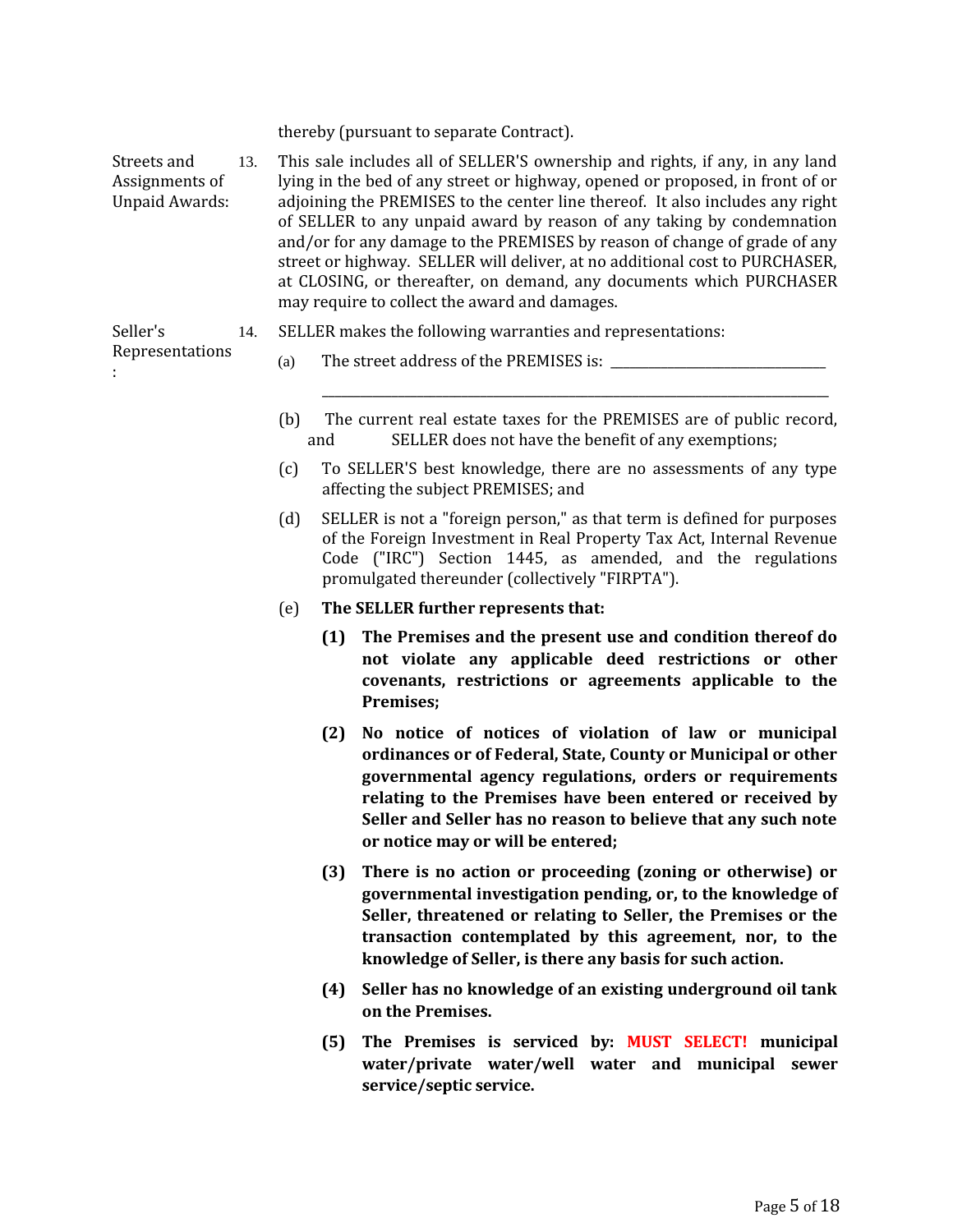- **(6) Seller has full authority to transfer title to the Premises pursuant to this agreement. Except as specified herein, no person, firm or entity has any right to acquire the Premises or any rights or estates in and to the Premises;**
- **(7) The execution of this Contract and Seller's performance hereunder does not violate any judgment, order, injunction, decree or award of any court, administrative agency or governmental body applicable to Seller or the Premises; and,**
- **(8) The Premises may not abut a public road.**
- **(9) That the premises are part of an HOA/Condominium.**
- 15. (a) PURCHASER'S obligation under this Contract is subject to, and contingent upon, PURCHASER obtaining, at PURCHASER'S own cost and expense, a mortgage commitment in the sum of **not more than** \$\_\_\_\_\_\_\_\_\_\_\_\_\_\_\_\_\_, repayable over a period of thirty (30) years with interest at the prevailing rate per annum, as shall be then charged by such lending institution, registered mortgage broker or licensed mortgage banker, plus any applicable "points," discount charges or loan origination fees. PURCHASER warrants and represents that PURCHASER will, diligently and in good faith, apply for said mortgage no later than seven (7) days after the receipt of a fully executed copy of this Contract by PURCHASER'S attorney, and as the same may be extended by the parties or their attorneys, and will promptly furnish all reports, documents, verifications and/or fees required in connection therewith. PURCHASER agrees to promptly send to SELLER'S attorney a copy of any bank letter received by PURCHASER granting or declining the mortgage commitment. In the event PURCHASER does not obtain said mortgage commitment by \_\_\_\_\_\_\_\_\_\_\_\_\_\_\_\_\_\_\_\_\_, after the exercise of good faith, then this Contract shall be deemed null and void at the option of either party to this Contract, communicated to the other party, or to the other party's attorney, in writing, via the United States Postal System; and SELLER'S

commitment, during which period of time, PURCHASER shall continue to diligently pursue PURCHASER'S efforts to obtain such mortgage commitment. (b) A commitment requiring PURCHASER to sell any property, or to discharge any debt, as a condition precedent to closing of the mortgage loan, shall be deemed to be a "mortgage commitment" which shall satisfy the contingent aspect of Paragraph 15(a); however, a

sole liability thereunder shall be the return of all monies paid pursuant to this Contract. If, however, prior to actual denial of PURCHASER'S mortgage application, PURCHASER elects to cancel this Contract pursuant to the provisions of this Paragraph; SELLER may, by notice to PURCHASER'S attorney given within three (3) days thereafter, unilaterally extend the time, for an additional period of not more than thirty (30) days, for PURCHASER to obtain the said mortgage

Mortgage Contingency: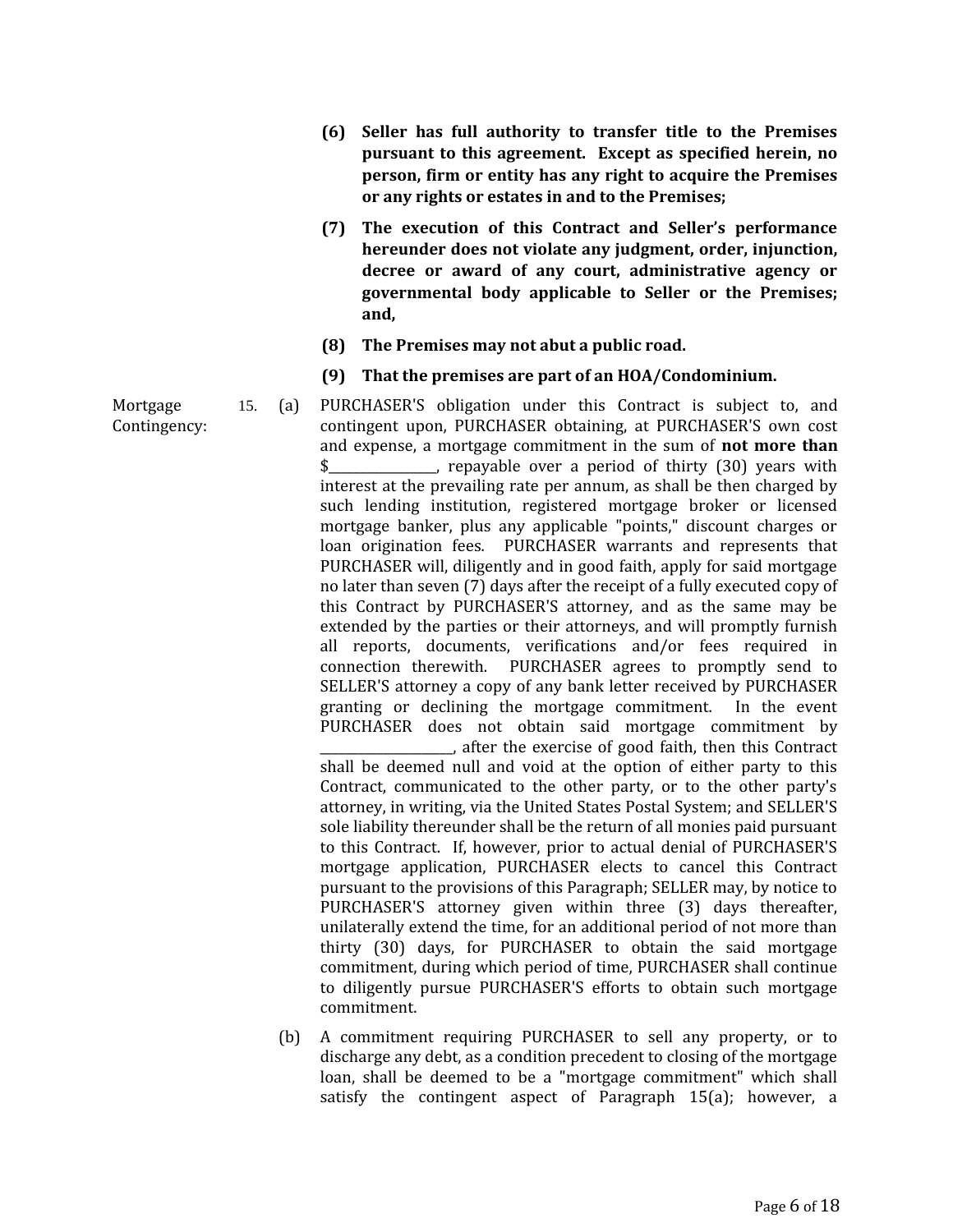Commitment Letter which is subject to an appraisal of the PREMISES, or a credit report of PURCHASER, or a P.M.I. application, and/or verification of PURCHASER'S income, assets or source of funds shall not be deemed to be a "mortgage commitment" for purposes of Paragraph 15(a).

- (c) If PURCHASER is unable to obtain a commitment for such mortgage, SELLER'S attorney shall, upon request, have the right to see copies of the application filed by PURCHASER with the proposed mortgagee. If requested, PURCHASER will request, in writing, that the proposed mortgagee send a copy of the application to SELLER'S attorney.
- (d) In the event that PURCHASER receives a commitment for a new first mortgage in a sum less than the amount applied for, SELLER may reduce the Purchase Price by the amount of the difference between the mortgage applied for and the mortgage obtained and PURCHASER shall not have the right to declare this Contract null and void, if such modification is acceptable to PURCHASER'S mortgage lender.
- **(e) The Purchasers believe that, to the best of their knowledge, they are qualified from an income and credit standpoint, for the mortgage that they are seeking from the lending institution. Purchasers represent that they are applying for the mortgage loan solely in their own names and based solely upon their individual income, and that the mortgage application will not be processed by the lending institution on the basis of any additional income requirements for any other co-borrower, who is not a signatory to this contract of sale.**
- **(f) It is specifically understood and agreed that all of the expenses related to the mortgage closing shall be borne solely by the Purchasers, and that the sellers shall have no responsibility for the payment of fees, escrows or expenses to the lending institution. It is further understood and agreed, that the fact that the Seller had consented to making this contract contingent upon the ability of the Purchasers to secure a mortgage loan commitment does not imply any consent on the part of the seller to accept any obligations which may be imposed by the Purchaser's lending institution either with regard to the condition of the premises or the closing procedures of the lender, which would in any way amplify or extend the obligation of the Seller that are otherwise set forth in this contract of sale.**
- Mortgagee's Certificate or Letter as to Existing Mortgage(s) 16. If the PREMISES are encumbered by an existing mortgage(s), SELLER agrees to deliver to PURCHASER at closing a duly executed Satisfaction of such Mortgage(s) in proper recordable form for such mortgage(s) together with the underlying note(s) and mortgage(s). SELLER shall pay the fees for recording such Satisfaction of Mortgage(s). If, however, the holder of a mortgage is a bank or other institution as defined in Section 274-a, Real Property Law, SELLER may, instead of the Satisfaction, furnish an unqualified letter signed by the holder of such existing mortgage(s) dated not more than thirty (30) days before CLOSING certifying the amount of the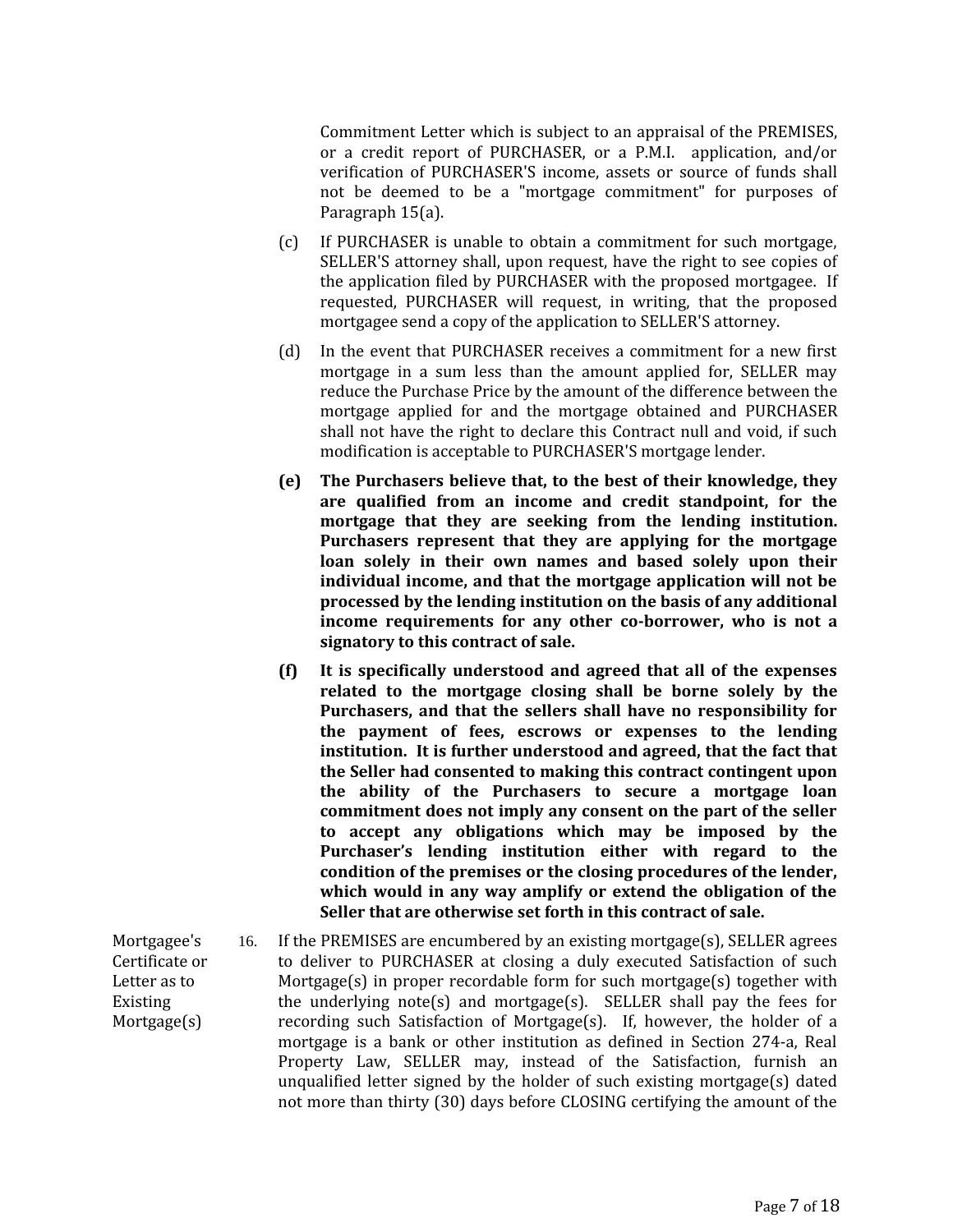unpaid principal and interest and the per diem interest rate.

Compliance with 17. State and Municipal Department Violations and Orders:

- (a) SELLER will comply with all notes or notices of violations of law, municipal ordinances, order or requirements noted in or issued by any governmental department having authority as to lands, housing, buildings, fire, health and labor conditions affecting the PREMISES at the date of CLOSING. The PREMISES shall be transferred free of them at CLOSING and this provision shall survive CLOSING. SELLER shall furnish PURCHASER with any authorizations necessary to make the searches that could disclose these matters.
	- (b) If the PREMISES are located within a jurisdiction which requires personal inspection of the PREMISES, SELLER will reasonably cooperate in obtaining the Certificate of Occupancy and Violation Searches.
- Violations of Record: 18. If the cost of the removal of violations required to be removed by SELLER pursuant to the provisions of this Contract shall be in excess of Two Thousand Five Hundred Dollars (\$2,500.00), SELLER is hereby granted an option to withdraw from this Contract; in which event, SELLER shall refund to PURCHASER the monies paid on the execution hereof, whereupon this Contract shall become null and void without further liability from either party to the other, unless PURCHASER shall agree to take title subject to said violations and assume the performance thereof and receive an abatement in reduction of the Purchase Price in the sum of Two Thousand Five Hundred Dollars (\$2,500.00). The options herein granted shall be exercised by notice in writing by either party, or their attorneys, on or before the time fixed for CLOSING, by certified mail, return receipt requested.

Conditions of Closing: 19. SELLER shall deliver, prior to CLOSING, to PURCHASER a valid and subsisting Certificate of Occupancy or other required certificate of compliance, or evidence that none was required, covering the building(s) and all of the other improvements located on the property authorizing their use as a

- [ ] one family dwelling; or
- [ ] two family dwelling
- at the date of CLOSING.
- Installment Assessment: 20. If at the time of CLOSING the PREMISES are affected by an assessment, which is or may become payable in annual installments, and the first installment is then a lien, or has been paid, then for the purposes of this Contract all the unpaid installments shall be considered due and are to be paid by SELLER at CLOSING, unless the assessment is part of the State, County, Town taxes and/or Village taxes (if applicable), in which event same shall be adjusted in accordance with Paragraph 21 herein.
- Apportionments: 21. (a) The following are to be apportioned as of midnight of the date before CLOSING: Taxes, water charges and sewer rents, fuel, if any, and municipal solid waste fees, if any.
	- (b) Tax apportionments shall be made in accordance with the following procedure (the Rockland County Bar Association Resolution):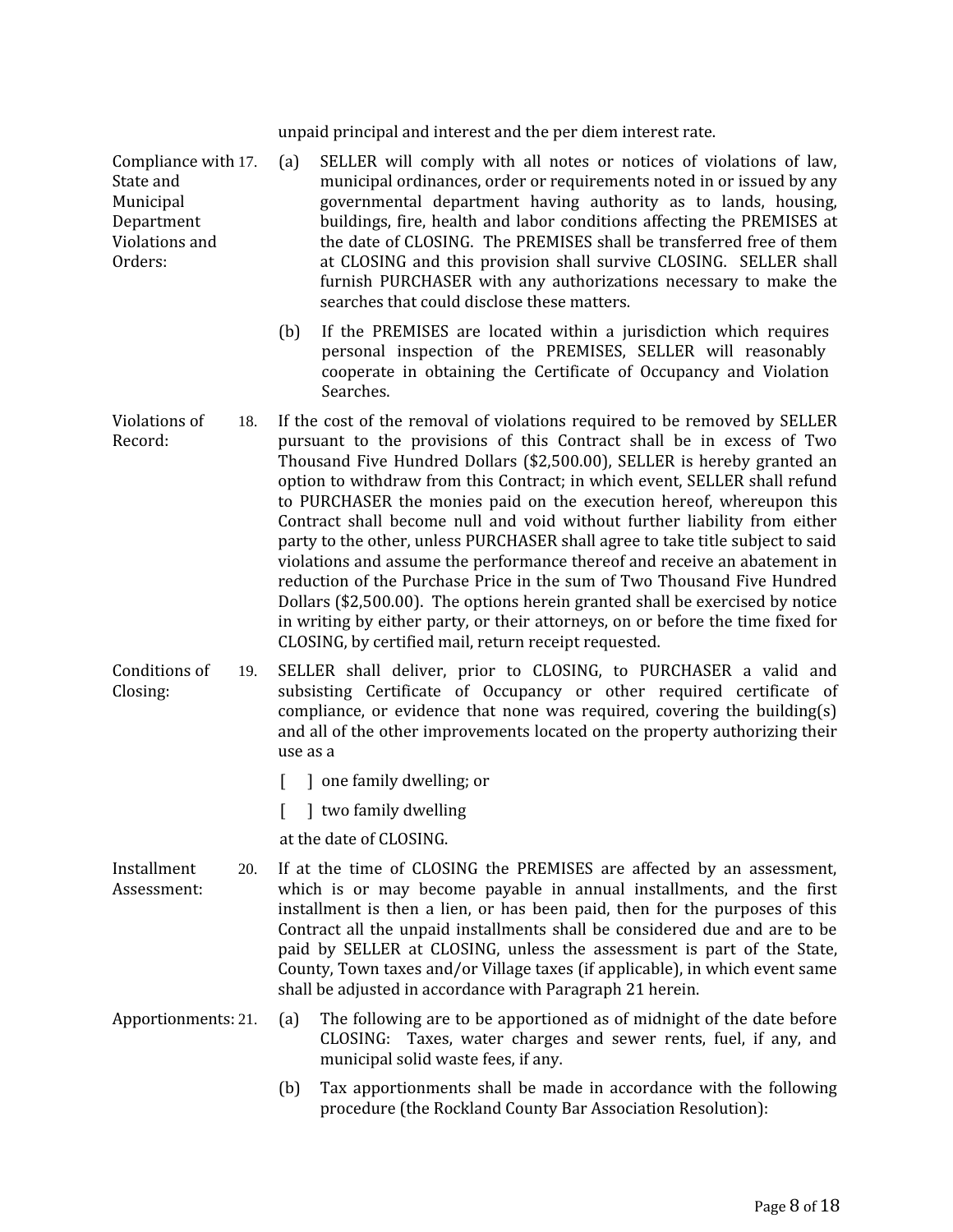|  | (1) State, County and Town Taxes shall be adjusted for the tax year |  |  |  |  |
|--|---------------------------------------------------------------------|--|--|--|--|
|  | from January 1st through December 31st;                             |  |  |  |  |

- (2) School Taxes shall be adjusted for the tax year from September 1st through August 31st;
- (3) Village Taxes shall be adjusted for the tax year from June 1st through May 31st (unless the subject Village (e.g., Montebello, Airmont, Sloatsburg or New Hempstead) utilizes a different tax year, in which case, such tax year shall be the basis for adjustment);
- (4) The taxes shall be computed on a 365-day basis; and
- (5) PURCHASER shall pay the tax for the day upon which the adjustment is made (the day of CLOSING).
- (c) If CLOSING shall occur before a new tax rate is fixed, the apportionment of taxes shall be upon the basis of the old tax rate for the preceding period applied to the latest assessed valuation.
- (d) Any errors or omissions in computing apportionments at CLOSING shall be corrected. This provision shall survive CLOSING, but in no event shall survival exceed sixty (60) days from the actual date of CLOSING.
- Water Meter Readings: 22. If there are water meter(s) and other utilities meters on the PREMISES, SELLER shall furnish a reading for each meter to a date not more than five (5) days before CLOSING and the unfixed utility meter charges, if any, shall be apportioned on the basis of such last reading.
- Allowance for Unpaid Items: 23. SELLER has the option to credit PURCHASER as an adjustment toward the Purchase Price with the amount of any unpaid taxes, assessments or utility charges, together with any interest and penalties thereon, to a date not less than three (3) business days after CLOSING, provided that official bills therefore, computed to said date, are produced at CLOSING.
- Use of Purchase 24. Price to Pay Seller Obligations: If there is anything else affecting the sale of which SELLER is obligated to pay and discharge at CLOSING, SELLER may use any portion of the balance of the purchase price to discharge same. As an alternative, SELLER may deposit money with the Title Insurance Company employed by PURCHASER and required by it to assure its discharge; but only if the Title Insurance Company will insure PURCHASER'S title clear of the matter or insure against its enforcement out of the PREMISES, and if acceptable to the mortgage lender. Upon request, made within a reasonable time before CLOSING, PURCHASER agrees to provide separate certified checks as requested to assist in clearing up these matters.
- Affidavit as to Judgments, Bankruptcies, etc. 25. If a title examination discloses judgments, bankruptcies or other returns against persons having names the same as or similar to that of SELLER, SELLER shall deliver a detailed affidavit satisfactory to the Title Insurance Company insuring PURCHASER at CLOSING showing that they are not against SELLER; the foregoing obligation shall survive CLOSING.

Deed Transfer 26. At CLOSING, SELLER shall deliver a check or other acceptable funds payable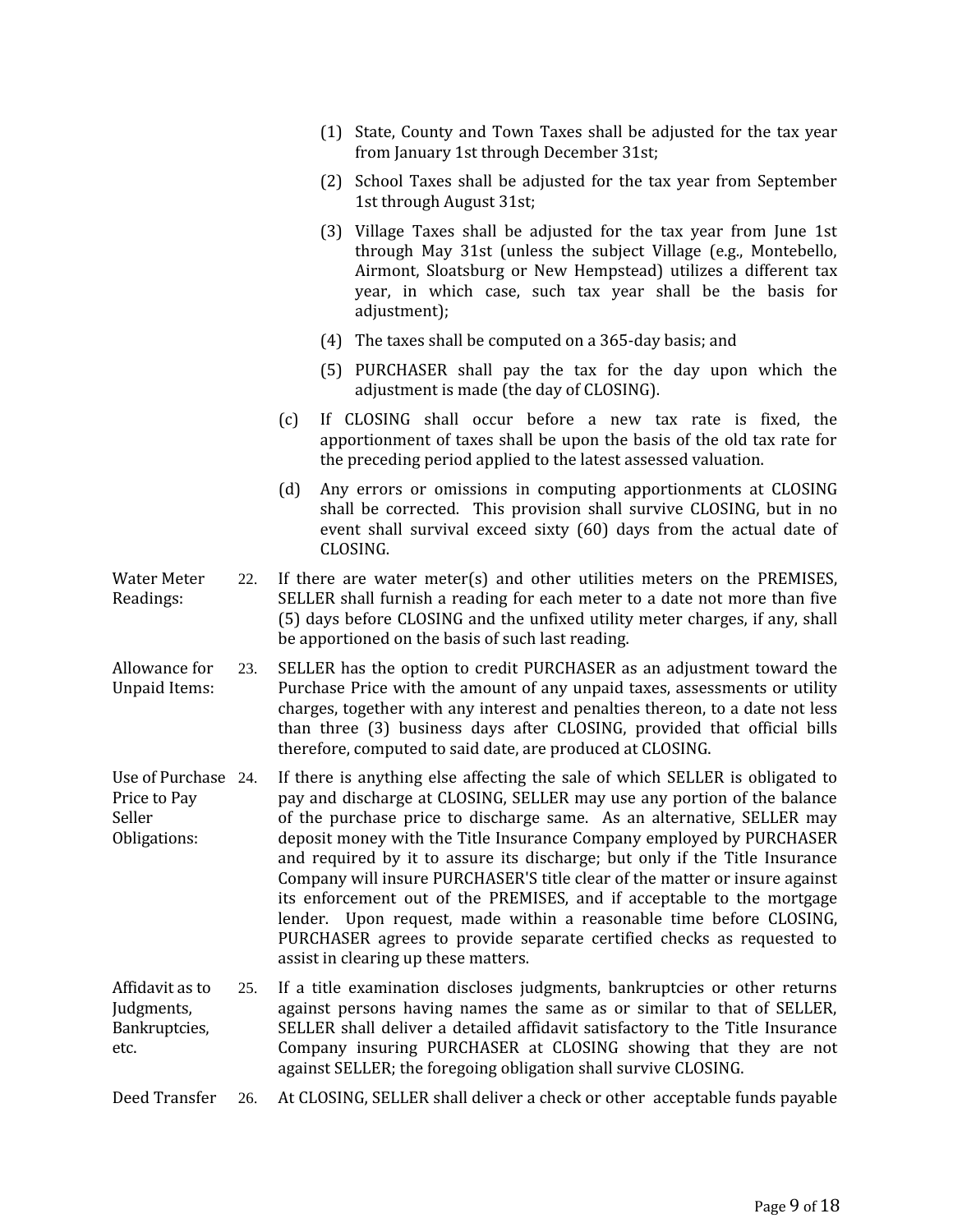- and Recording Taxes: to the order of the Rockland County Clerk, or to the Title Insurance Company, in the amount of any applicable transfer tax payable by reason of the recording of the Deed, together with any required tax return. PURCHASER agrees to duly complete the tax return and to cause the check(s) and the tax return to be delivered to the Title Insurance Company representative at CLOSING.
- Purchaser's Lien: 27. All money paid on account of this Contract, the reasonable expenses of examination of the title to the PREMISES and any survey and survey inspection charges are hereby made liens on the PREMISES and collectable out of the PREMISES. Such liens, however, shall not continue after default in performance of this Contract by PURCHASER (the term "default" being herein defined in Paragraph 3 above).
- Seller's Inability 28. to Convey; Limitation of Liability: 28. If SELLER is unable to transfer title to PURCHASER in accordance with this Contract, SELLER'S sole liability shall be to refund all money paid on account of this Contract, plus all charges incurred for: (i) examining the title; (ii) any appropriate additional searches made in accordance with this Contract; (iii) survey and survey inspection charges; (iv) prepaid non-refundable lenders fees, not to exceed 1% of the mortgage amount; (v) credit check and appraisal fees in the actual amounts incurred; and (vi) engineers inspection fees. **The total of (i) – (vi) above shall not to exceed One Thousand Dollars (\$1,000.00).** Upon such refund and payment, this Contract shall be considered canceled, and neither SELLER nor PURCHASER shall have any further rights against the other party. **Notwithstanding anything contained herein, the Seller shall be obligated to cure and satisfy all voluntary mortgages, liens and encumbrances on the Property and shall cause all title exceptions with respect to such voluntary mortgages, liens and encumbrances to be omitted from the title report at or prior to closing.**
- Condition of Premises: 29. The PREMISES are sold in an "AS IS" physical condition and SELLER makes no representations other than that the roof is free of leaks, **basement is free of standing water**, and the plumbing, heating and electrical systems, appliances, air-conditioning systems, if applicable, septic system, if applicable, and items of personal property to be conveyed to PURCHASER under this Contract, now in said dwelling, are in working order and will be in such condition at the time of transfer of possession to PURCHASER, normal wear and tear excepted; and that the premises will be delivered free of debris. This Paragraph shall not be construed as a warranty surviving transfer of possession. The limit of SELLER'S liability for non-working appliances, however, shall be the market value of such appliances in their condition as of the date hereof.
- Maintenance: 30. It shall be the obligation of SELLER to maintain the PREMISES, both interior and exterior, in present condition, except as may be otherwise set forth herein, until the transfer of possession of the PREMISES to PURCHASER.
- Inspection: 31. PURCHASER shall have access to the PREMISES at reasonable times upon reasonable notice and within forty eight (48) hours prior to CLOSING or taking possession, with all utilities in service, in order to ascertain the condition of the PREMISES with regard to Paragraphs "11," "29" and "30"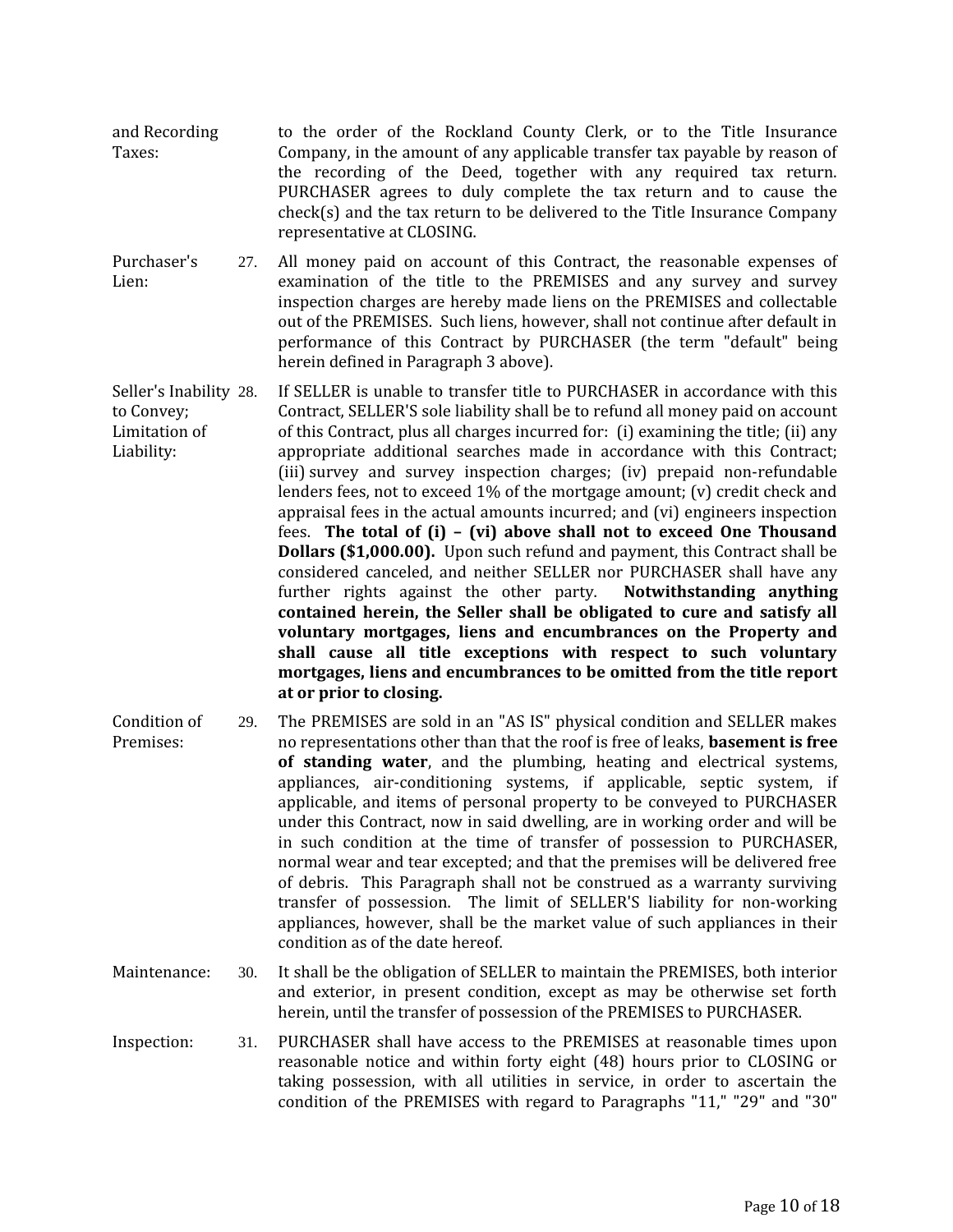herein.

- Notices: 32. All notices required or permitted pursuant to this Contract shall be in writing and forwarded to the other party's attorney at the office address of such party's attorney via the United States Postal Service, certified mail, return receipt requested; and such notice shall be deemed given on the third (3rd) business day following mailing of such notice. Alternatively, a notice may be delivered by an overnight delivery service, or by facsimile or via email, but in any case, such notice shall be deemed made upon the date such notice is actually received by the attorney. However, a notice of default or cancellation shall only be made by certified mail return receipt requested.
- Closing Funds: 33. PURCHASER does hereby personally guarantee all funds that shall be transmitted by PURCHASER, or on their behalf, to SELLER at the time of CLOSING as and for the balance of the Purchase Price and apportionments; it being understood that this personal guaranty shall survive the delivery of the Deed.
- Headings: 34. The paragraph headings in this Contract are for convenience only and have no legal significance.
- Inspections: 35. **Purchaser acknowledges and represents that Purchaser is fully aware of the physical condition and state of repair of the Premises and of all other property included in this sale. Based on Purchaser's own inspection and investigation thereof, Purchaser is entering into this contract based solely upon such inspection and investigation and not upon any information, data, statements or representations, written or oral, as to the physical condition, state of repair, use, cost of operation or any other matter related to the Premises or other property included in this sale. Purchaser further represents that they are not relying on any information of any type given or made by Seller or its representatives, except as represented in paragraph 29 above, and shall accept the same "as is" in their present condition and state of repair, subject to reasonable use, wear, tear and natural deterioration between the date hereof and the date of closing. Furthermore, Purchaser shall not ask for any reduction in the purchase price or claim of any kind for any change in such condition by reason thereof subsequent to the date of this contract.**

 **Lead-Based Paint.** 

**(a) At the Purchaser's sole expense, the Purchaser shall have the right to conduct a risk assessment or inspection of possible lead-based paint hazards on the dwelling, which was constructed prior to 1978. This assessment or inspection shall be performed within ten days hereof. If the results of such test indicate that the presence of lead-based paint hazards, a copy of the report issued by the risk assessor inspector together with a written contract addendum listing the specific existing deficiencies and recommended remedial action together with the cost thereof shall be served upon**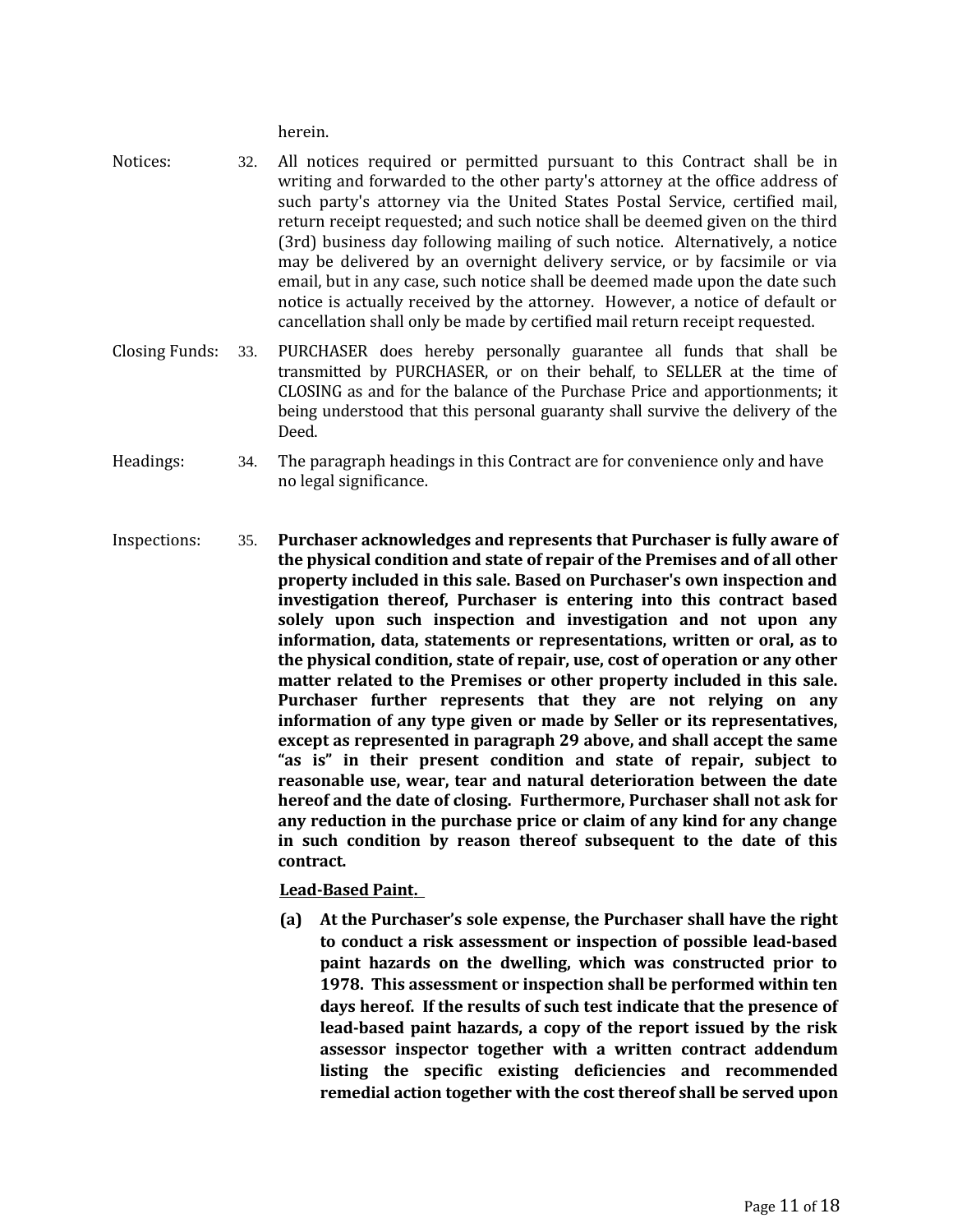**the Seller's attorney within five days from the date of the report. Upon receipt of such Notice, the Seller shall have the option of, at the Seller's expense, of correcting the condition(s) prior to closing and providing a certification from a risk assessor or inspector confirming that the corrective action was taken. Seller shall give Purchaser written notice of such election within five days from receipt of the report and addendum. In the event that the Seller notifies the Purchaser that the Seller declines to exercise that option, then the Purchaser shall have the option to withdraw from this contract upon prompt notice to the Seller and, in such case, the Purchaser shall be entitled to a refund of the Downpayment and neither party shall have any further obligations under this Contract.**

- **(b) In the event that Seller exercises the option to cancel this contract, the Purchaser may nevertheless have the option to waive the report and to proceed with the purchase of the premises. Said option by the Purchaser must be exercised in writing within three days after receipt of notice that Seller has declined to take remedial action.**
- **(c) If the Purchaser shall fail to conduct a timely inspection or fail to serve timely notice, the provisions of this paragraph shall be deemed waived and the Purchaser, at its own cost and expense, shall be solely responsible to provide any certificates as may be required by any mortgagee or insurer of the mortgage.**
- **(d) The Seller has no knowledge of lead-based paint and/or lead-based paint hazards in the Premises and has no reports or records pertaining to lead-based paint and/or lead-based paint hazards in the Premises.**

| Deed<br>Description:               | 36. | SELLER shall, at CLOSING, include in the Deed of Conveyance such<br>description of the PREMISES as may be required by the lending institution,<br>or the Title Insurance Company insuring the conveyance of title. In the<br>event such description is based upon a new survey, such survey shall also be<br>certified or guaranteed to SELLER. |  |  |  |  |
|------------------------------------|-----|-------------------------------------------------------------------------------------------------------------------------------------------------------------------------------------------------------------------------------------------------------------------------------------------------------------------------------------------------|--|--|--|--|
| Changes Must be 37.<br>in Writing: |     | This Contract may not be changed or canceled, except in writing, and signed<br>by the parties or their respective attorneys.                                                                                                                                                                                                                    |  |  |  |  |
| Contract<br>Binding:               | 38. | This Contract shall also apply to and bind the distributees, heirs, executors,<br>administrators, successors and permitted assigns of the respective parties.                                                                                                                                                                                   |  |  |  |  |
| Singular Also<br>Means Plural:     | 39. | Any singular word or term herein shall also be read as in the plural, and vice<br>versa, whenever the sense of this Contract may require it.                                                                                                                                                                                                    |  |  |  |  |
| Conflicts:                         | 40. | This Contract constitutes the entire Contract between the parties and shall<br>not be modified or altered by any Contracts, warranties or representations,<br>whether expressed or implied, unless set forth in writing and executed by all<br>of the parties hereto or their respective attorneys.                                             |  |  |  |  |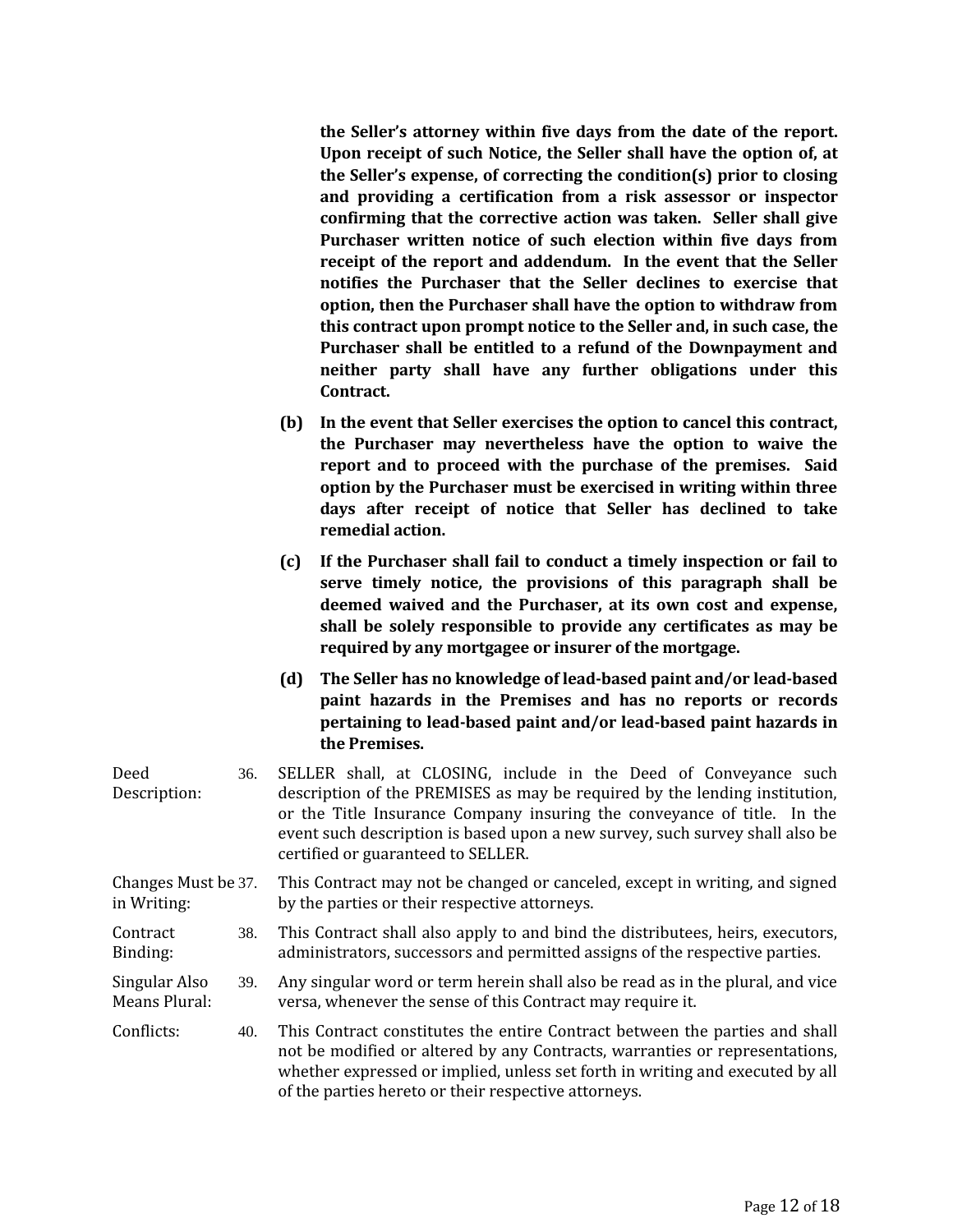| Attorney<br>Authorizations: | 41. | EACH OF THE PARTIES HEREBY AUTHORIZE THEIR ATTORNEYS TO AGREE<br>IN WRITING TO ANY CHANGES IN DATE AND TIME PERIODS PROVIDED<br>FOR IN THIS CONTRACT.                                                                                                                                                                                                                                                                                                                                                                                                                                                  |
|-----------------------------|-----|--------------------------------------------------------------------------------------------------------------------------------------------------------------------------------------------------------------------------------------------------------------------------------------------------------------------------------------------------------------------------------------------------------------------------------------------------------------------------------------------------------------------------------------------------------------------------------------------------------|
| Compliance by<br>Purchaser  | 42. | PURCHASER shall be required to comply in good faith with all requirements<br>of the Declaration, By-Laws, Rules and Regulations, including membership<br>application, if any, and execution of Power of Attorney.                                                                                                                                                                                                                                                                                                                                                                                      |
| Seller's                    | 43. | SELLER represents that:                                                                                                                                                                                                                                                                                                                                                                                                                                                                                                                                                                                |
| Representations             |     | (a) Any alteration or improvement has been made to the original unit with<br>all necessary Authorizations, Permits or Certificates having been obtained<br>from the Board and from the Municipality;                                                                                                                                                                                                                                                                                                                                                                                                   |
|                             |     | (b) Common charges are currently \$____________ per month and are not in<br>arrears, and the percentage of common element associated with the Unit is<br>$-$ %.                                                                                                                                                                                                                                                                                                                                                                                                                                        |
|                             |     | (c) No information has been received as to future dues, charges,<br>assessments, or work to be done, or as to any proposed change in the<br>Declaration, By-Laws or Rules and Regulations of the Condominium;                                                                                                                                                                                                                                                                                                                                                                                          |
|                             |     | (d) There are no outstanding loans or other obligations by the Board of<br>Managers or any claims or actions against them for which unit owners may<br>be assessed, to the best knowledge of SELLER; and                                                                                                                                                                                                                                                                                                                                                                                               |
|                             |     | (e) To the best of SELLER'S knowledge, there have been no amendments to<br>the Offering Plan, other than as shown to PURCHASER; and that a Site Plan<br>has been filed with the local municipal authorities.                                                                                                                                                                                                                                                                                                                                                                                           |
| Waiver:                     | 44. | This Contract is subject to (i) the obtaining of a Waiver from the Board of<br>Managers of their right to purchase the PREMISES (if such right exists),<br>which Waiver the parties will use their best mutual efforts to obtain; or in<br>the alternative (ii) that after the proper procedures have been followed the<br>time for the Board of Managers to exercise their right of first refusal has<br>expired without such right having been exercised. The obligation to obtain<br>the Waiver of the right of first refusal shall be primarily upon SELLER, with<br>the cooperation of PURCHASER. |
| Condominium<br>Insurance:   | 45. | If a certificate of insurance is required by PURCHASER'S mortgage lender, it<br>is the primary obligation of PURCHASER to obtain such certificate, with the<br>cooperation of SELLER.                                                                                                                                                                                                                                                                                                                                                                                                                  |
| Processing Fees: 46.        |     | In the event that the Board of Managers of the Condominium requires a<br>processing fee and/or security deposit for the purpose of expediting a<br>Waiver of its right of first refusal, the attorneys for SELLER are authorized to<br>expend up to the sum of \$750.00 out of the funds held in escrow pursuant to<br>Paragraph "2" above on behalf of the parties and PURCHASER agrees to<br>reimburse SELLER at the time of CLOSING for the portion of such funds paid<br>on PURCHASER'S behalf.                                                                                                    |
| Prospectus:                 | 47. | SELLER has previously furnished or made available to PURCHASER (i) the<br>Prospectus of the Condominium; (ii) the Rules, Regulations and By-Laws of<br>the Condominium; and (iii) the Homeowner's Association Rules and                                                                                                                                                                                                                                                                                                                                                                                |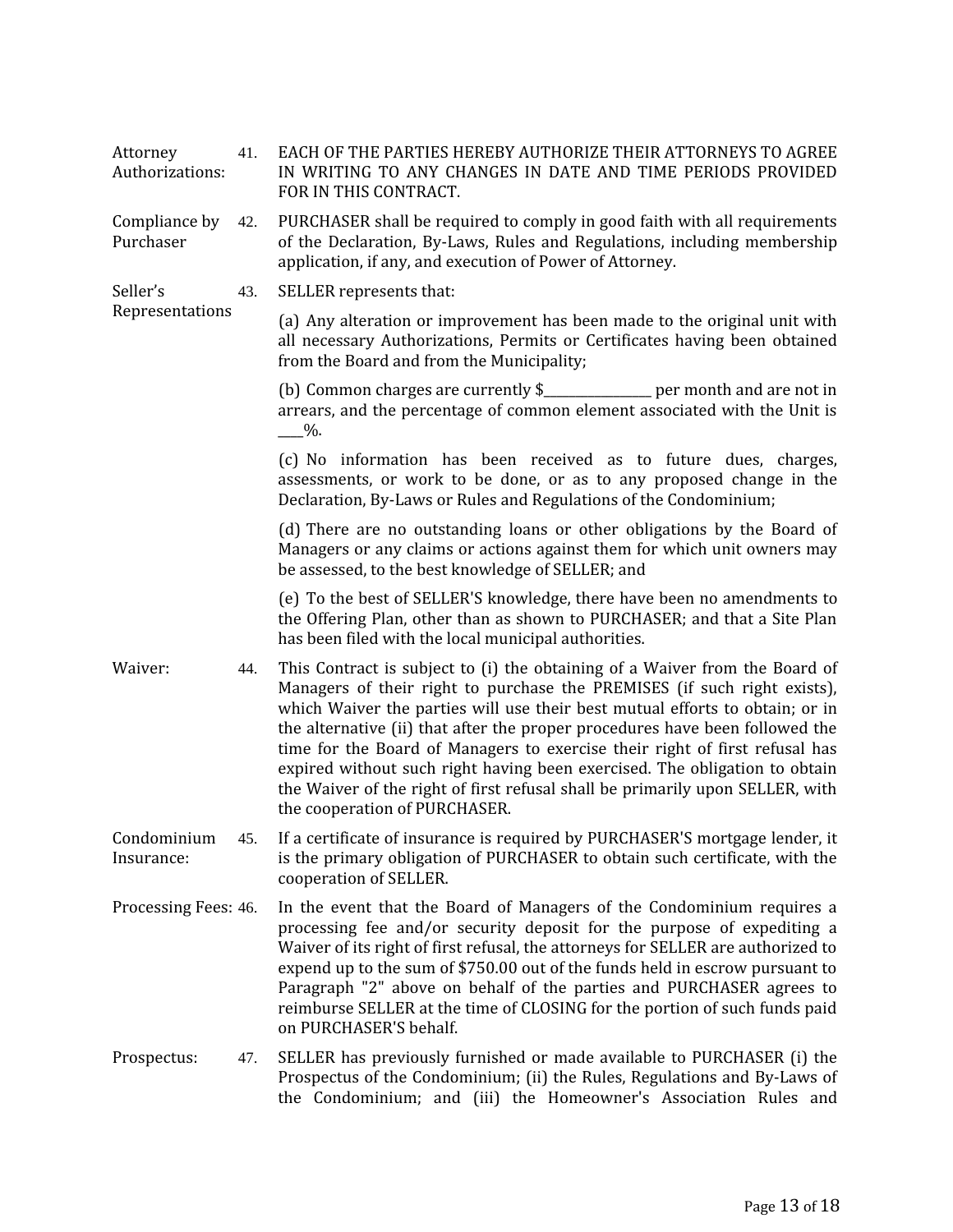Regulations (if any); and SELLER warrants and represents, to the best of SELLER'S knowledge, that all of the foregoing are true, correct and complete. This Paragraph shall NOT survive CLOSING.

Deed Clauses: 48. The Deed shall contain the following Paragraphs:

(a) Subject to the provisions of the Declaration, By-Laws, Rules and Regulations and Floor Plans of the (Name) Condominium as same may be amended from time to time, all as recorded in the Rockland County Clerk's Office, which provisions, together with any and all amendments thereto, shall constitute covenants running with the land and shall bind any person having at any time any interest or estate in the unit as though such provisions were recited and stipulated at length herein;

(b) By the acceptance and recording of this Deed, the grantee hereby consents to the By-Laws and Rules and Regulations of the Condominium (Homeowners' Association) as the same may be amended from time to time, and agrees to be bound by same; and

(c) The use for which the unit is intended is that of a one-family residence, except that a unit may be used for professional purposes permitted by the applicable governmental regulations.

- Interpretation: 49. **In any interpretation of the terms of this contract, none of its terms shall be construed against the seller by reason of the fact that the seller or its attorneys drafted the contract since the final contract is the result of negotiations by parties having equal bargaining power, with each of the parties having access to legal representation of their own selection.**
	- 50. **This Contract shall not be binding or effective until fully executed by both Parties and delivered by Seller to Purchaser or Purchaser's Attorney.**
	- 51. **Digital, electronic or scanned copies of original handwritten signatures shall be considered valid.**
	- 52. **This Agreement may be executed in counterparts, each of which shall be deemed to be an original, but all of which, taken together, shall constitute one and the same agreement.**
	- 53. **Escrowee shall be deemed to have accepted the escrow provisions of this Contract even in the absence of its signature on the Contract by depositing the Contract Deposit in its designated bank account.**
	- 54. **This contract may not be assigned by Purchaser without the prior written consent of Seller in each instance and any purported assignment made without such consent shall be void.**
	- 55. **If applicable, the Seller shall comply with the Rockland County Well Water Statute, and the Seller shall comply with Executive Law 378(5) pertaining to smoke detectors and carbon monoxide detectors.**
	- 56. **The seller(s) and purchaser(s) hereby authorize the delivery of a copy of the Seller's Closing Disclosure (CD), prepared by the lender, to the real estate agents/brokers named herein.**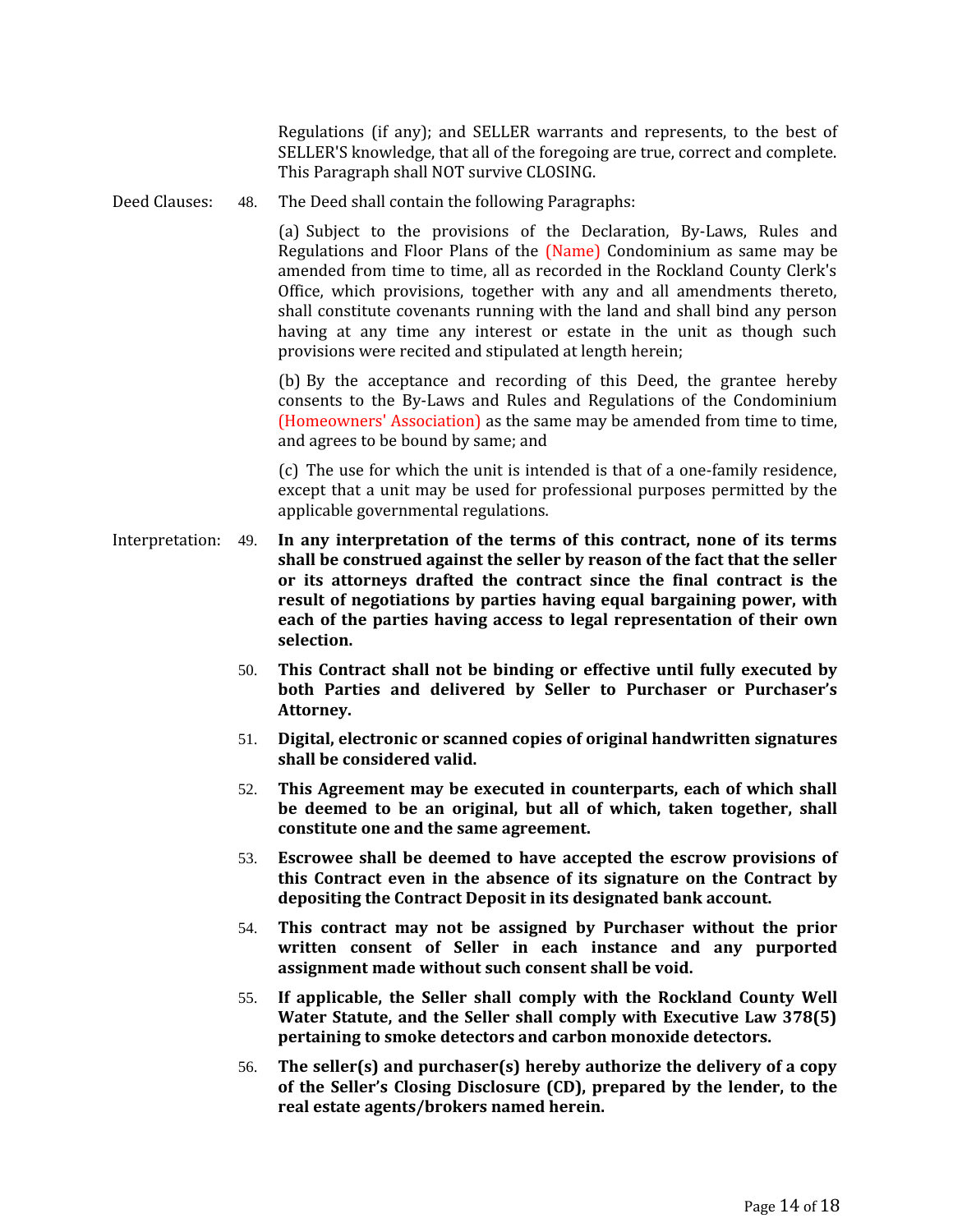# **Wire Fraud Notice:**

**PROTECT YOURSELF FROM BECOMING A VICTIM OF WIRE FRAUD**. Wire fraud has become very common. It typically involves a criminal hacker sending fraudulent wire transfer instructions in an email to an unsuspecting buyer or seller in a real estate transaction that appears as though it is from a trusted source, such as the victim's broker, attorney or title agent. The email may look exactly like other emails that the victim received in the past from such individuals, including having the same or a similar email address, accurate loan and other financial information, and the logo of one of those individuals. If the hacker is successful, the victim will follow the bogus instructions to wire money, such as deposit money, to the hacker's account. Once this money has been wired, it may not be possible to recover it.

We strongly recommend that, **before** you wire funds to any party, including your own attorney, real estate broker or title agent, you **personally call** them to confirm the account number and other wire instructions. You only should call them at a number that you have obtained on your own e.g., from the sales contract, their website, etc.) and should not use any phone number that is in any email – **even if the email appears to be from someone you know.**

If you have any reason to believe that your money was sent to a hacker, you must immediately contact your bank and your local office of the Federal Bureau of Investigation, who can work with other agencies to try to recover your money, to advise them where and when the money was sent. You also should promptly file a complaint with the Internet Crime Center.

Finally, since much of the information included in such fraudulent emails is obtained from email accounts that are not secure, we strongly recommend that you not provide any sensitive personal or financial information in an email or an attachment to an email. Whenever possible, such information including Social Security numbers, bank account and credit card numbers and wiring instructions, should be sent by more secure means, such as by hand delivery, over the phone, or through secure mail or overnight services.

## **By signing below, you indicate that you have read and understand the contents of this Contract and Wire Fraud Notice:**

| Seller | Date | Purchaser | Date |
|--------|------|-----------|------|
| Seller | Date | Purchaser | Date |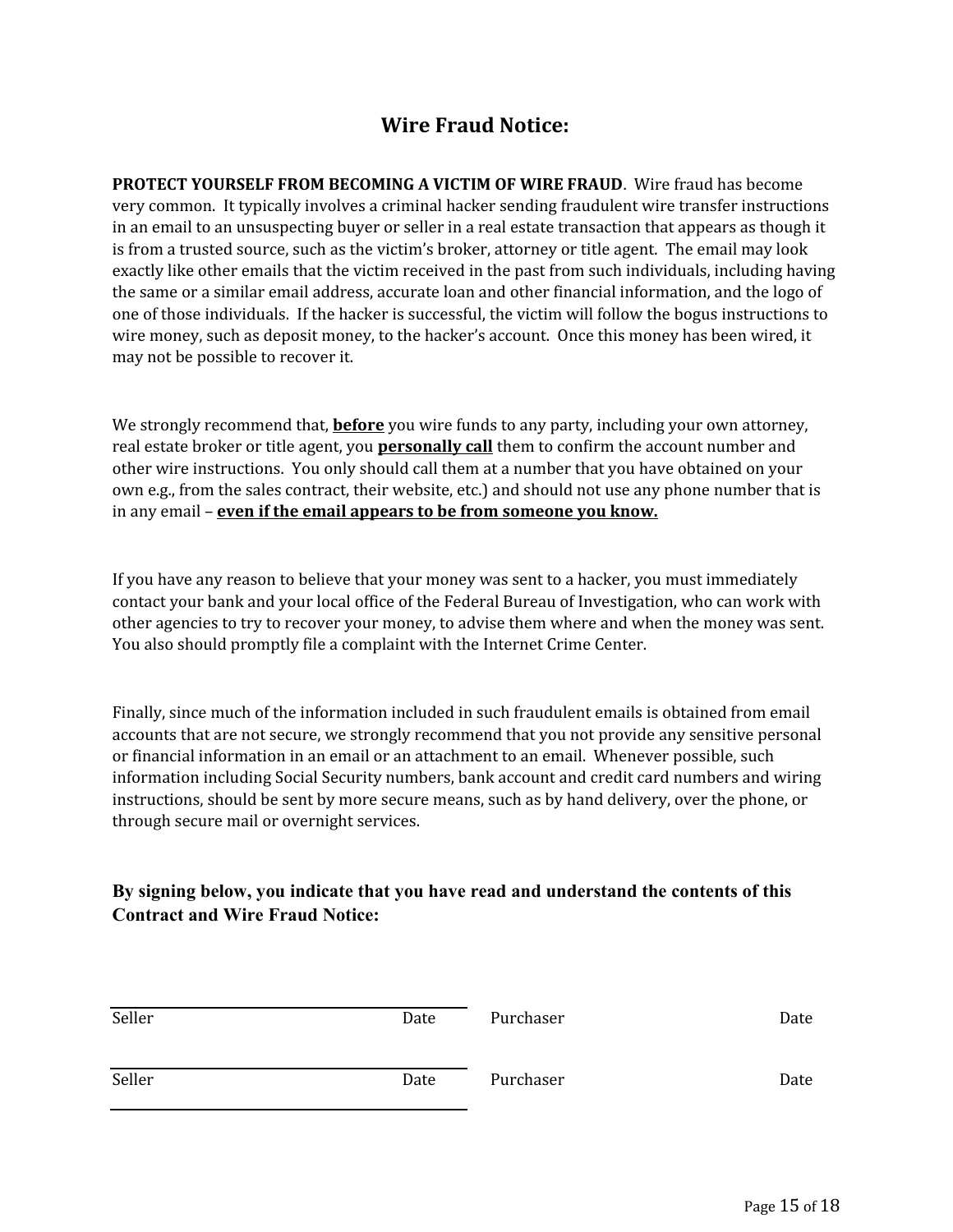#### **SCHEDULE "B"**

#### **PERSONAL PROPERTY RIDER**

Personal Property: (a) The sale also includes all fixtures and articles of personal property attached to or used in connection with the PREMISES, unless specifically excluded below. SELLER states that they are paid for and owned by SELLER free and clear of any lien other than the EXISTING MORTGAGE(S). They include but are not limited to:

**Air Conditioning Equipment and Installations, Awnings, Bathroom and Kitchen Cabinets, Clothes Dryer, Dishwasher, Door Mirrors, Fencing, Flagpole, Freezer, Garbage Disposal Unit, Heating/Lighting/Cooking fixtures, Mail Box, Mantels, Outdoor Statuary, Oven, Plumbing, Pumps, Range, Refrigerator, Screens, Shades, Shrubbery, Storm Doors, Storm Windows, Switch Plates and Door Hardware, Television Aerials, Tool Shed, Venetian Blinds, Wall to Wall Carpeting, Washing Machine, Weather Vane, Window Boxes, Window Treatments, and built-ins, not excluded below,** *and only to the extent that the same exist on the subject premises***,** *and in their present condition, reasonable wear and tear excepted.* 

**Excluded from this sale are furniture and household furnishings**

#### **AS PER MLS LISTING #**

**Prior to the Closing, Seller, at its own expense, shall remove the personal property located at the Premises and not included in the sale contemplated hereby and shall repair all damage to the Premises resulting from the removal of such personal property. Any of Seller's personal property not included in the sale contemplated hereby which is not removed from the Premises shall be deemed abandoned property. Purchaser may cause any such abandoned property to be removed from the Premises. The provisions of this paragraph shall survive the Closing.**

 (c) Lighting fixtures permitted to be removed by SELLER, shall be replaced by SELLER at SELLER'S expense, with standard "builders" fixtures.

(d) The personal property to be conveyed pursuant to this Contract shall only be to the extent that said personal property presently exists upon the PREMISES, and shall be deemed transferred to and conveyed to PURCHASER under the Deed of Conveyance to be delivered; but it is understood and agreed that no part of the purchase price shall be deemed to have been paid PURCHASER for same and that the property transferred hereunder shall be deemed to have been transferred without consideration.

(e) If, however, it is determined that, notwithstanding the foregoing Paragraph, there is a sales tax due for the transfer of any of the items noted in this Contract, PURCHASER shall hold harmless and indemnify SELLER for any sales tax liability. This Paragraph shall survive CLOSING.

#### **ATTORNEY FOR SELLER:**

#### **ATTORNEY FOR PURCHASER:**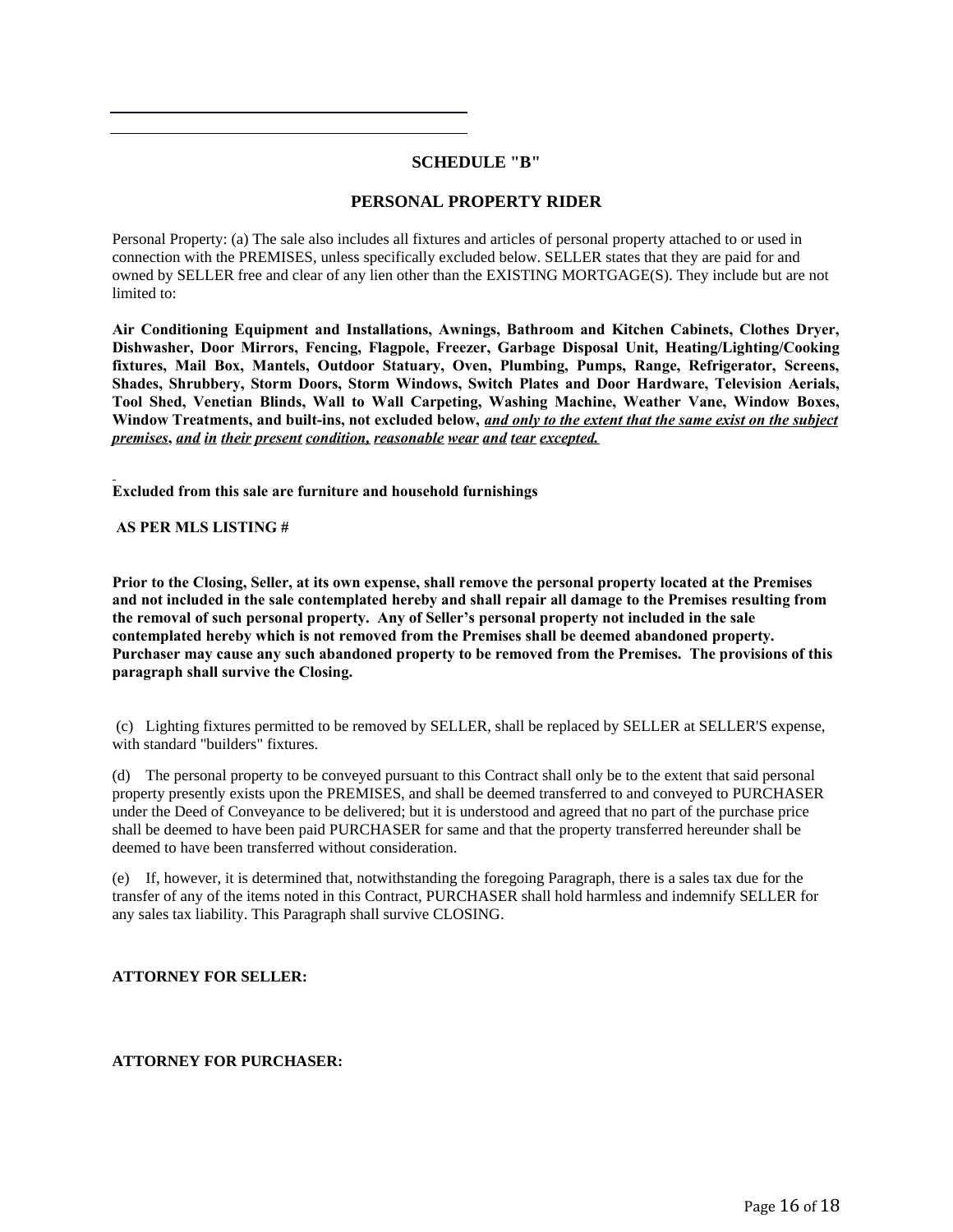#### **DISCLOSURE OF INFORMATION AND ACKNOWLEDGMENT LEAD-BASED PAINT AND/OR LEAD-BASED PAINT HAZARDS**

Lead Warning Statement

*Every purchaser of any interest in residential real property on which a residential dwelling was built prior to 1978 is notified that such property may present exposure to lead from lead -based paint that may place young children at risk of developing lead poisoning. Lead poisoning in young children may produce permanent neurological damage, including learning disabilities, reduced intelligence quotient, behavioral problems, and impaired memory. Lead poisoning also poses a particular risk to pregnant women. The seller of any interest in residential real property is required to provide the buyer with any information on lead-based paint hazards from risk assessments or inspections in the seller's possession and notify the buyer of any known lead-based paint hazards. A risk assessment or inspection for possible lead-based paint hazards is recommended prior to purchase*.

Seller's Disclosure *(initial)*

\_\_\_\_\_\_ (a) Presence of lead-based paint and/or lead-based paint hazards *(check one below)*:

Known lead-based paint and/or lead-based paint hazards are present in the housing

*(explain)*:

Seller has no knowledge of lead-based paint and/or lead-based hazards in the housing.

\_\_\_\_\_\_ (b) Records and Reports available to the seller *(check one below)*:

 Seller has provided the purchaser with all available records and reports pertaining to lead-based paint and/or lead-based hazards in the housing *(list documents below)*:

X Seller has no reports or records pertaining to lead-based paint and/or lead-based paint hazards in

the housing.

Purchaser's Acknowledgment *(initial)*

\_\_\_\_\_\_ (c) Purchaser has received copies of all information listed above.

\_\_\_\_\_\_ (d) Purchaser has received the pamphlet *Protect Your Family From Lead in Your Home*.

\_\_\_\_\_\_ (e) Purchaser has *(check one below)*:

 Received a 10-day opportunity (or mutually agreed-upon period) to conduct a risk assessment or inspection of the presence of lead-based paint or lead-based paint hazards; or

 Waived the opportunity to conduct a risk assessment or inspection for the presence of lead-based paint and/or lead-based paint hazards.

Agent's Acknowledgment *(initial)*

#### **\_\_\_\_\_\_ (f) Agent has informed the seller of the seller's obligation under 42 U.S.C. 4852 d and is aware of his/her responsibility to ensure compliance.**

Certification of Accuracy

The following parties have reviewed the information above and certify, to the best of their knowledge, that the information they have provided is true and accurate.

Purchaser Date Date Seller Seller Date